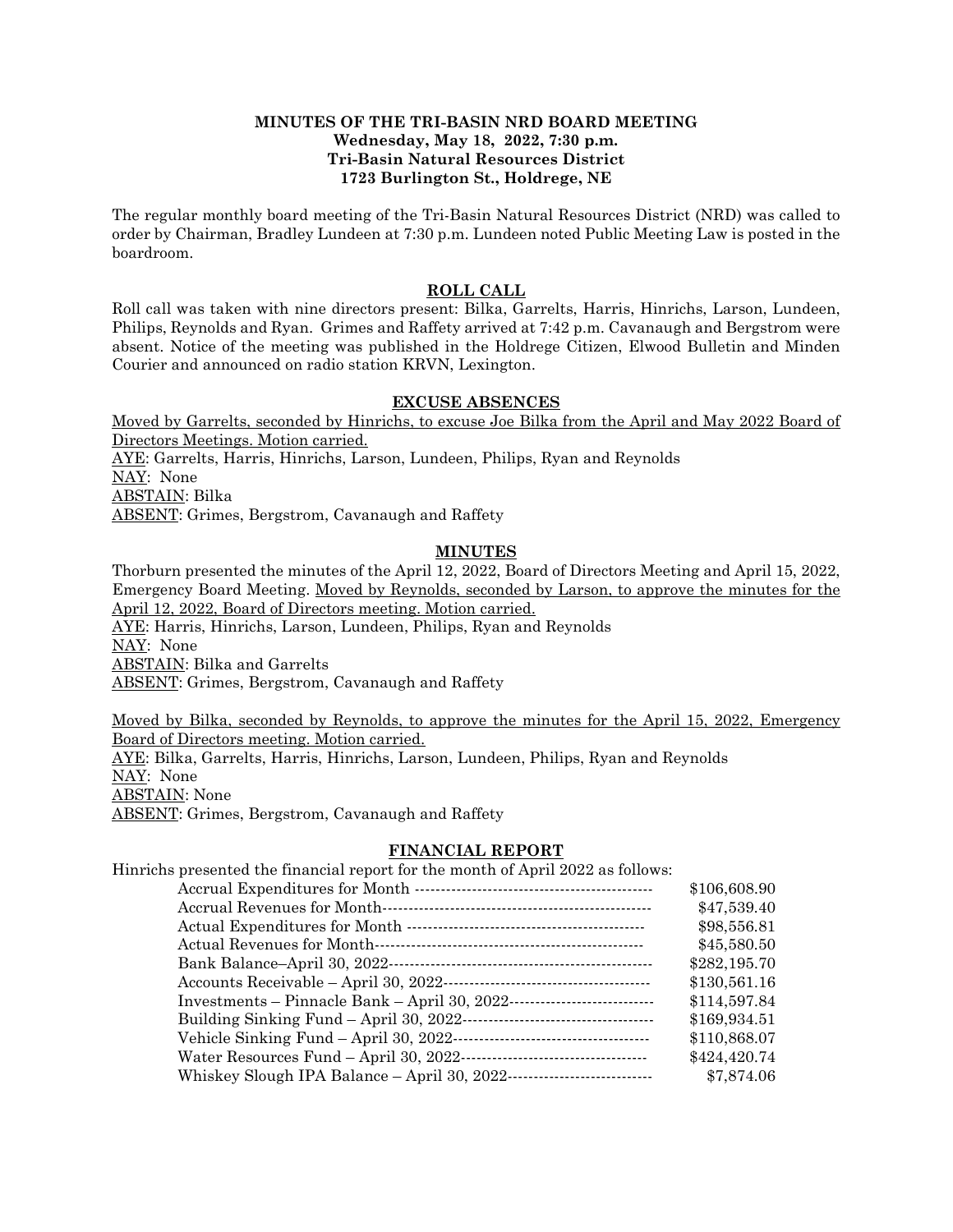### TRI-BASIN NRD BOARD MINUTES May 18, 2022 Page Two

| Fort Kearny-West IPA Balance - April 30, 2022--                          | \$6,682.51  |
|--------------------------------------------------------------------------|-------------|
| South Dry Creek IPA Balance - April 30, 2022-<br>---------------------   | \$4,696.88  |
| Fort Kearny IPA Balance - April 30, 2022-<br>----------------------      | \$10,110.63 |
| Sacramento Creek IPA Balance - April 30, 2022-                           | \$223.13    |
| North Dry Creek IPA Balance - April 30, 2022-<br>----------------------- | \$5,908.07  |
|                                                                          | \$12,278.21 |
| NRRMDA - April 30, 2022--                                                | \$7,637.11  |
| Odessa IPA - April 30, 2022-                                             | \$20,090.33 |

Moved by Bilka, seconded by Philips, to accept the April 2022 Financial Report, and submit for audit. Motion carried. AYE: Bilka, Garrelts, Harris, Hinrichs, Larson, Lundeen, Philips, Ryan and Reynolds NAY: None ABSTAIN: None ABSENT: Bergstrom, Cavanaugh, Grimes and Raffety

# **SPECIAL BILLS**

Thorburn presented the VISA, Miller & Assoc, PRD and attorney bills for approval. There was discussion about the Miller & Associates billing. Bilka suggested that it doesn't need to be approved because it's a pass-through billing. It was decided to leave things as they are. Moved by Bilka, seconded by Philips, to approve the Visa, Miller & Assoc., PRD and attorney bills. Motion carried. AYE: Bilka, Garrelts, Harris, Hinrichs, Larson, Lundeen, Philips, Ryan and Reynolds NAY: None ABSTAIN: None ABSENT: Bergstrom, Cavanaugh, Grimes and Raffety

# **NRCS REPORT**

**FSA Farm Plans:** There were no farm plans to approve.

**Activity and Progress Report:** Cammie Kerner talked about the long-term effects of the Gosper County fire and staff is working on CSP,

### **COST SHARE REPORT**

**Well Abandonment** – Thorburn presented three well decommissioning cost-share applications to approve. Moved by Garrelts, seconded by Ryan, to approve three well decommissioning cost-share applications. Motion carried.

AYE: Bilka, Garrelts, Grimes, Harris, Hinrichs, Larson, Lundeen, Philips, Raffety, Ryan and Reynolds NAY: None

ABSTAIN: None

ABSENT: Bergstrom and Cavanaugh

**NSWCP & NRD Applications** – Thorburn presented eight TBNRD Conservation Tree Cost-share applications and seven NSWCP cost-share applications to approve. Moved by Ryan, seconded by Philips to approve eight TBNRD Conservation Tree Cost-Share applications and seven NSWCP costshare applications. Motion carried.

AYE: Bilka, Garrelts, Grimes, Harris, Hinrichs, Larson, Lundeen, Philips, Raffety, Ryan and Reynolds NAY: None

ABSTAIN: None

ABSENT: Bergstrom and Cavanaugh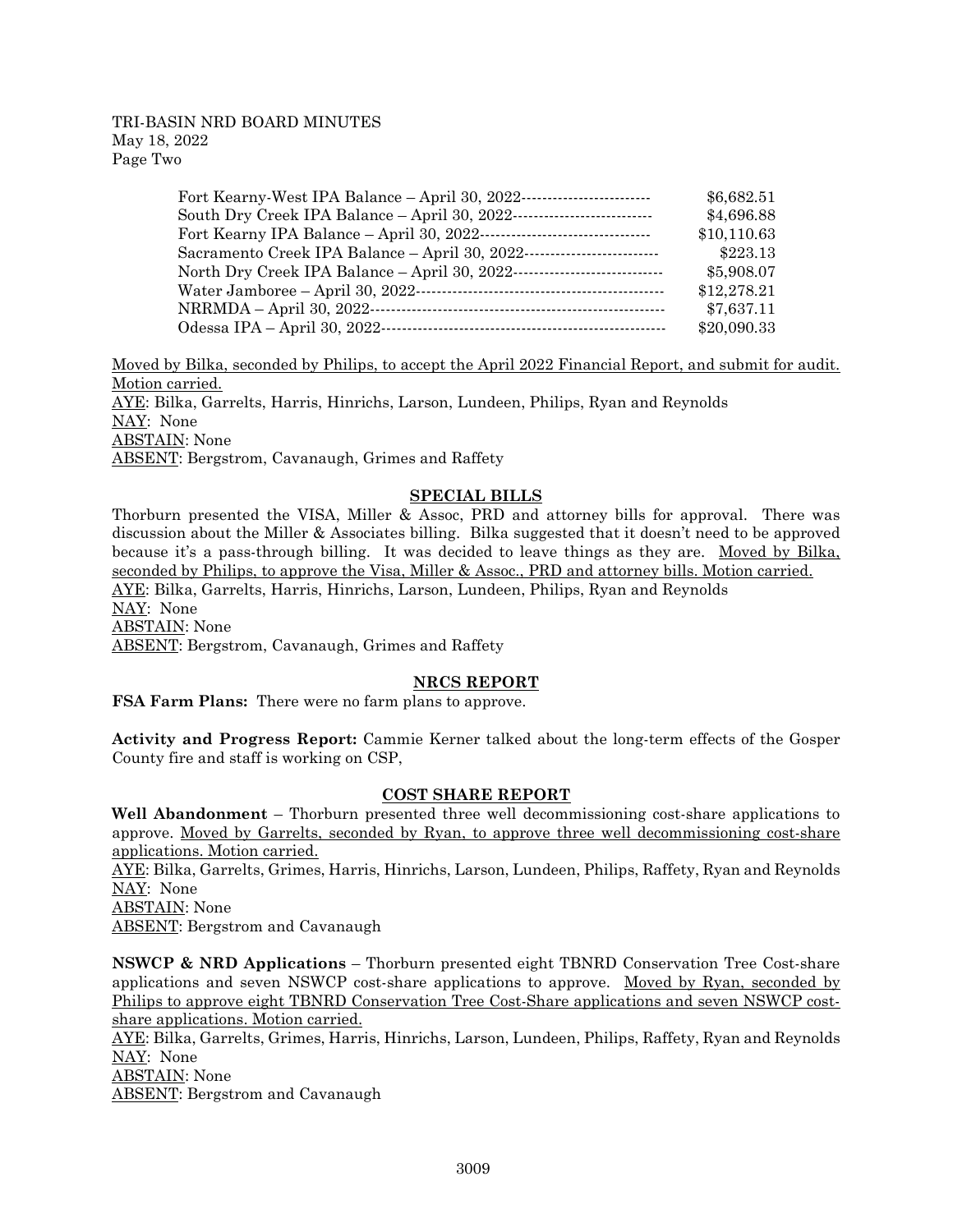TRI-BASIN NRD BOARD MINUTES May 18, 2022 Page Three

### **GROUNDWATER MANAGEMENT**

**Groundwater, Certified Acre Transfers & WCIP** – Thorburn presented one groundwater transfer request for Gary Stade, certified irrigated acre correction (S&C Wohlgemuth) and two WCIP applications (Grove and Holen) for approval. Shane Wohlgemuth was present to answer questions. Thorburn asked the board to not approve the Holen WCIP application because it doesn't meet program requirements. Thorburn suggested the Planning Committee review options for the Holen WCIP. Moved by Garrelts, seconded by Bilka to approve one groundwater transfer request (Stade), correction to certified acres (S&C Wohlgemuth) and one WCIP applications (Grove). Motion carried.

AYE: Bilka, Garrelts, Grimes, Harris, Hinrichs, Larson, Lundeen, Philips, Raffety, Ryan and Reynolds NAY: None

ABSTAIN: None ABSENT: Bergstrom and Cavanaugh

Moved by Bilka, seconded by Ryan to send the Holen WCIP application to the Planning Committee. Motion carried. AYE: Bilka, Garrelts, Grimes, Harris, Hinrichs, Larson, Lundeen, Philips, Raffety, Ryan and Reynolds NAY: None ABSTAIN: None ABSENT: Bergstrom and Cavanaugh

**Educational Land Leases** – There were no educational land leases to approve.

### **OTHER BUSINESS**

The public was given the opportunity to bring other specific business or non-agenda items before the board for comment or discussion.

# **UNFINISHED BUSINESS**

**Schedule Board Hearing for GQMA Violators:** Thorburn explained the Blankenau advised that the proper procedure for GQMA violators is to issue a Cease-and-Desist order and the landowner requests a hearing.

**Release PBC Funds for Years 7-9:** Thorburn explained the PBC funds for years 7, 8 and 9 need to be released to NDNR. If the funds aren't released to the PBC, the funding would be lost. NDNR plans to use the funding for municipal and industrial offset across the state. There is no option for any other use by TBNRD. Moved by Reynolds, seconded by Grimes, to release PBC funds for years 7, 8 and 9 to NDNR for a municipal and industrial offset pool. Motion carried.

AYE: Bilka, Garrelts, Grimes, Harris, Hinrichs, Larson, Lundeen, Philips, Raffety, Ryan and Reynolds NAY: None

ABSTAIN: None

ABSENT: Bergstrom and Cavanaugh

# **NARD REPORT**

Reynolds mentioned the NARD Basin Tour on June 6th and 7th, 2022.

# **COMMITTEE REPORTS**

**Schedule Projects & Construction Committee Meeting:** Thorburn has items for the Projects & Construction Committee, but the main item is discussion of a Net Recharge Tool (EA Engineering).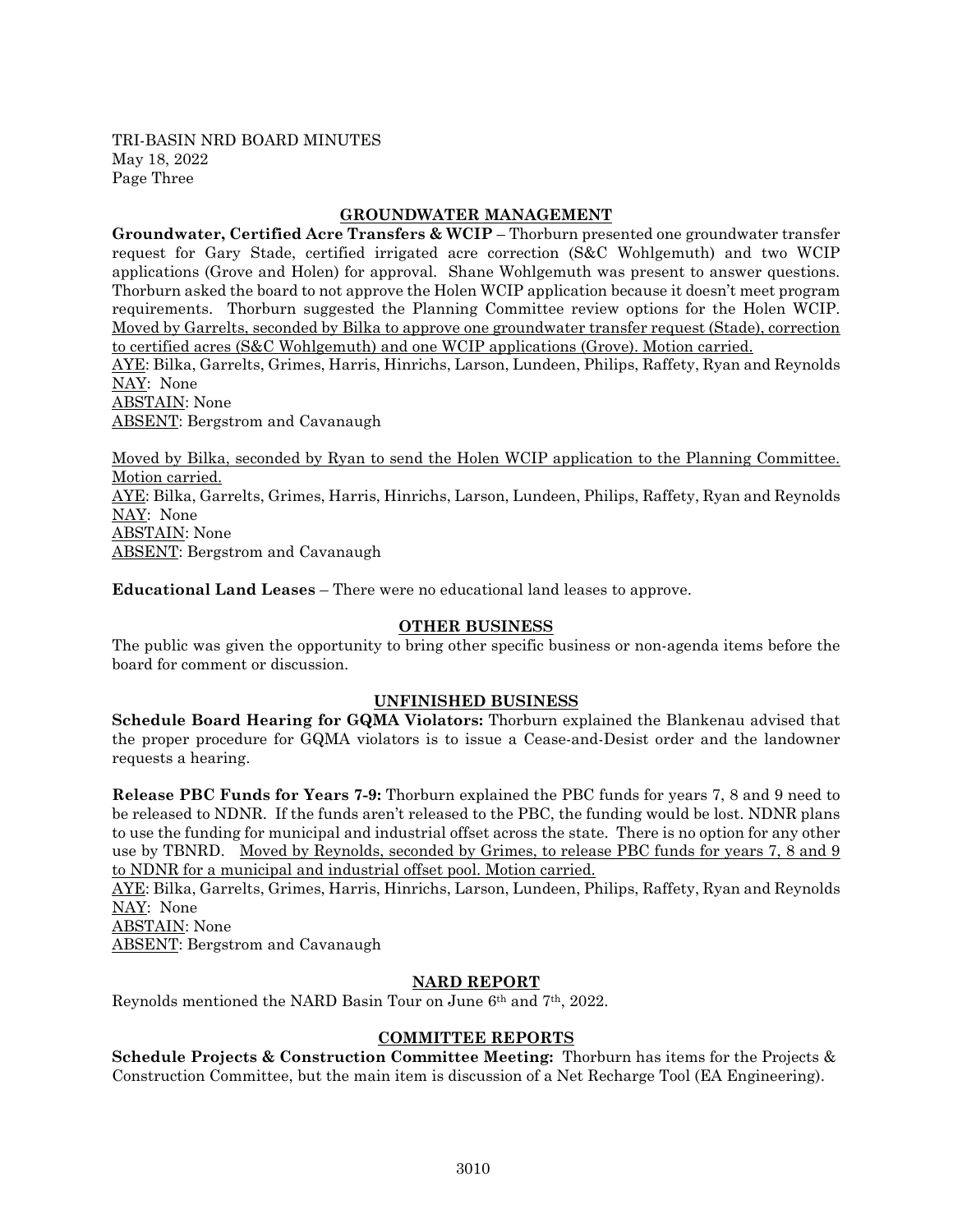TRI-BASIN NRD BOARD MINUTES May 18, 2022 Page Four

Thorburn would want someone to attend from EA Engineering. The Planning Committee will address the Net Recharge Tool, which is a potential budget item for next year.

**Schedule Planning Committee Meeting:** Thorburn mentioned the Planning Committee would discuss WCIP. The meeting was scheduled for Tuesday, May 24 at 9 am.

#### **STAFF REPORTS & NECESSARY ACTION**

**Board Directives to Staff:** There are no directives to staff.

**Out-of-State Travel:** There was no out-of-state travel to approve.

#### **MONTHLY REPORTS**

**Republican Basin:** Drought Planning Exercise will be held in Cambridge on Wednesday, May 25th, 2022.

**Platte Basin**: To be discussed under a later agenda item.

**Sand Creek/Little Blue Basin:** Nothing to report.

**North Dry Creek:** Staff will be shredding and spraying.

**Odessa IPA:** Staff will be shredding and spraying.

**Sacramento Creek:** Staff will be shredding and spraying.

**Fort Kearny:** Staff will be shredding and spraying.

**Fort Kearny West:** Staff will be shredding and spraying.

**South Dry Creek:** Staff will be shredding and spraying.

**Whiskey Slough:** Staff will be shredding and spraying.

**Middle Lost Creek**: Staff will be shredding and spraying.

**Lake Seldom:** Nothing to report.

**CoHyst/Platte Basin Coalition:** Nothing to report.

**Rainwater Basin Joint Venture:** Meeting and tour was held at TBNRD on May 17, 2022.

**Platte-Republican Diversion & Republican Basin Augmentation Well:** Grazing contract will be signed soon.

**CNPPID:** Scott Dicke reported Lake McConaughy is at 67.5% of capacity and outflows should exceed inflows this week.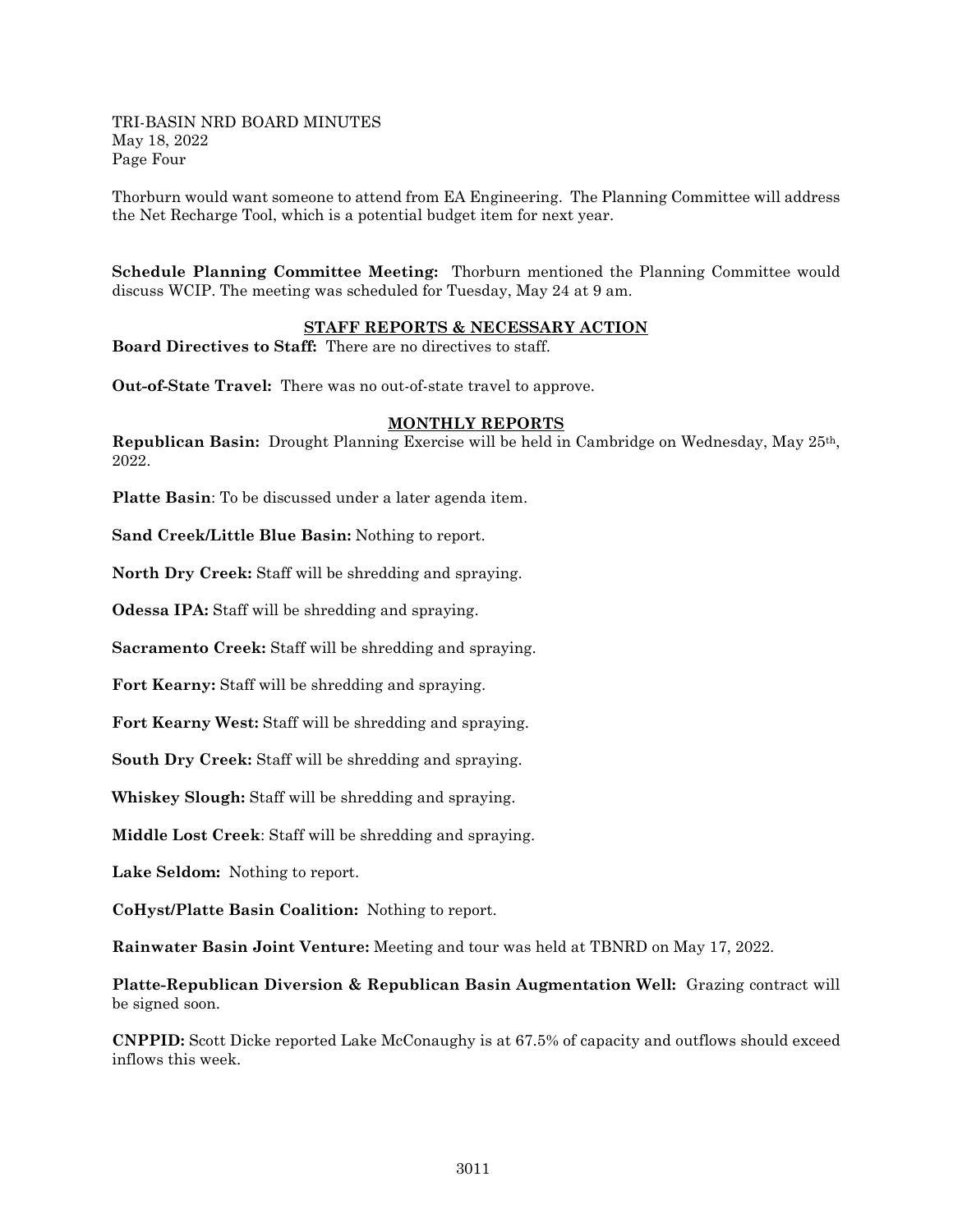TRI-BASIN NRD BOARD MINUTES May 18, 2022 Page Five

### **NEW BUSINESS**

**Approve Agreement with NEMA for AHMP:** Thorburn presented the All-Hazard Mitigation Agreement with NEMA for approval. The plan must be done every five years and allows 75% funding for updating the plan with an engineering firm. The remaining 25% is split between the participating counties and TBNRD. Moved by Bilka, seconded by Garrelts to approve the All-Hazard Mitigation Agreement with NEMA. Motion carried.

AYE: Bilka, Garrelts, Grimes, Harris, Hinrichs, Larson, Lundeen, Philips, Raffety, Ryan and Reynolds NAY: None

ABSTAIN: None

ABSENT: Bergstrom and Cavanaugh

### **COMMENTS AND CONCERNS**

There was discussion about changing the time of the June board meeting. Moved by Garrelts, seconded by Larson to change the June 14, 2022, board meeting time to 1:30 pm. Motion carried. AYE: Bilka, Garrelts, Grimes, Harris, Hinrichs, Larson, Lundeen, Philips, Raffety, Ryan and Reynolds NAY: None

ABSTAIN: None

ABSENT: Bergstrom and Cavanaugh

### **PERSONNEL AND LEGAL MATTERS**

Moved by Bilka, seconded by Grimes to move to Executive Session to discuss legal matters relating to the for the protection of the public at 8:41p.m. Motion carried.

AYE: Bilka, Garrelts, Grimes, Harris, Hinrichs, Larson, Lundeen, Philips, Raffety, Ryan and Reynolds NAY: None

ABSTAIN: None

ABSENT: Bergstrom and Cavanaugh

Moved by Bilka, seconded by Garrelts to move out of the Executive Session to discuss legal matters for the protection of the public at 9:02 p.m. Motion carried.

AYE: Bilka, Garrelts, Grimes, Harris, Hinrichs, Larson, Lundeen, Philips, Raffety, Ryan and Reynolds NAY: None

ABSTAIN: None

ABSENT: Bergstrom and Cavanaugh

### **NEXT BOARD MEETING**

TBNRD Regular Board Meeting will be held on Tuesday, June 14, 2022, at 1:30 p.m.

### **ADJOURNMENT**

There being no further business, the meeting adjourned at 9:02 p.m.

### **DIRECTORS PRESENT**

Joe Bilka, Todd Garrelts, David Grimes, Ed Harris, Rob Hinrichs, Joe Larson, Brad Lundeen, Reed Philips, Dave Raffety, Jeff Ryan and Larry Reynolds.

### **OTHERS PRESENT**

John Thorburn, Scott Dicke, Nate Munter, Cammie Kerner, Shane Wohlgemuth, Wayne Anderson, Tammy Fahrenbruch, Sasha Hahn, Nolan Little (Zoom) and Carie Lynch.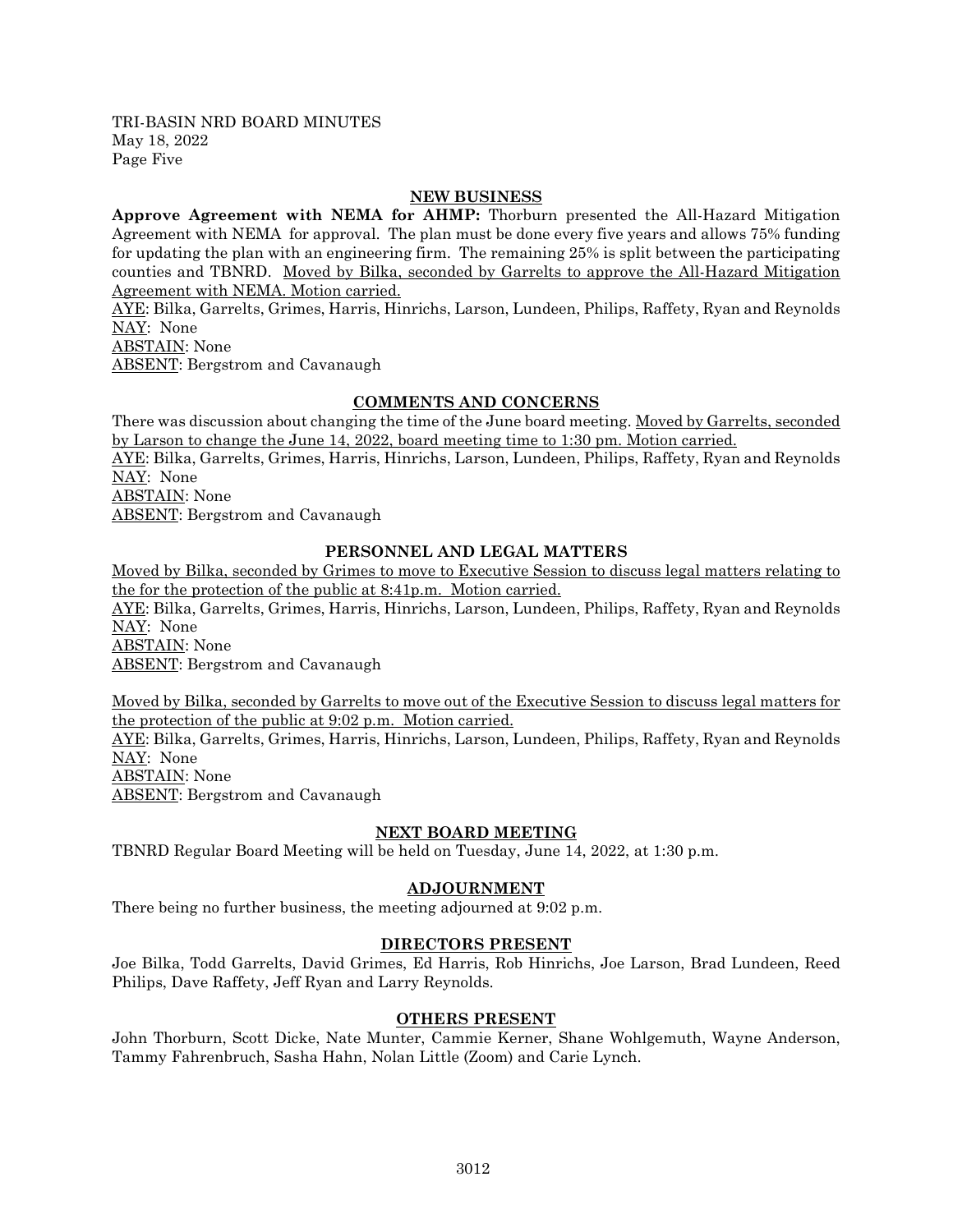TRI-BASIN NRD BOARD MINUTES May 18, 2022 Page Six

Respectfully Submitted:

Carie Lynch, Asst. Secretary

\_\_\_\_\_\_\_\_\_\_\_\_\_\_\_\_\_\_\_\_\_\_\_\_\_\_\_\_\_\_\_\_\_

### INDEX OF BOARD DECISIONS TRI-BASIN NATURAL RESOURCES DISTRICT BOARD OF DIRECTORS MEETING May 18, 2022

| ID | Motion#           | Category                  | Subject    | Aye            | <b>Nay</b> | Abstain      | Motion                                                                     |
|----|-------------------|---------------------------|------------|----------------|------------|--------------|----------------------------------------------------------------------------|
|    | 2022-05-          | Meeting                   |            | 8              |            | $\mathbf{1}$ | Garrelts,<br>seconded<br>Moved<br>by<br>$_{\rm by}$                        |
|    | 18-01             | Administration            |            |                |            |              | Hinrichs, to excuse Joe Bilka from the                                     |
|    |                   |                           |            |                |            |              | April and May 2022 Board of Directors                                      |
|    |                   |                           |            |                |            |              | Meetings. Motion carried.                                                  |
|    | 2022-05-          | Meeting                   |            | $\overline{7}$ |            | $\sqrt{2}$   | Moved by Reynolds, seconded by                                             |
|    | 18-02             | Administration            |            |                |            |              | Larson, to approve the minutes for the                                     |
|    |                   |                           |            |                |            |              | April 12, 2022, Board of Directors<br>meeting. Motion carried.             |
|    | 2022-05-          | Meeting                   |            | 9              |            |              | Moved by Bilka, seconded by Reynolds,                                      |
|    | 18-03             | Administration            |            |                |            |              | to approve the minutes for the April 15,                                   |
|    |                   |                           |            |                |            |              | 2022, Emergency Board of Directors                                         |
|    |                   |                           |            |                |            |              | meeting. Motion carried.                                                   |
|    | 2022-05-          | Meeting                   |            | 9              |            |              | Moved by Bilka, seconded by Philips, to                                    |
|    | 18-04             | Administration            |            |                |            |              | accept the April 2022 Financial Report,                                    |
|    |                   |                           |            |                |            |              | and submit for audit. Motion carried.                                      |
|    | 2022-05-          | Budget                    |            | 9              |            |              | Moved by Bilka, seconded by Philips, to                                    |
|    | 18-05             |                           |            |                |            |              | approve the Visa, Miller & Assoc., PRD                                     |
|    |                   |                           |            |                |            |              | and attorney bills. Motion carried.                                        |
|    | 2022-05-          | Meeting                   |            | 11             |            |              | Moved by Garrelts, seconded by Ryan,                                       |
|    | 18-06             | Administration            |            |                |            |              | to approve three well decommissioning                                      |
|    |                   |                           |            |                |            |              | cost-share applications. Motion carried.                                   |
|    | 2022-05-<br>18-07 | Meeting<br>Administration |            | 11             |            |              | Moved by Ryan, seconded by Philips to                                      |
|    |                   |                           |            |                |            |              | approve eight TBNRD Conservation<br>Tree Cost-Share applications and seven |
|    |                   |                           |            |                |            |              | <b>NSWCP</b><br>cost-share<br>applications.                                |
|    |                   |                           |            |                |            |              | Motion carried.                                                            |
|    | 2022-05-          | Certification &           | Stade      | 11             |            |              | Moved by Garrelts, seconded by Bilka to                                    |
|    | 18-08             | Transfers                 | Wohlgemut  |                |            |              | approve one groundwater transfer                                           |
|    |                   |                           | h Grove    |                |            |              | request (Stade), correction to certified                                   |
|    |                   |                           |            |                |            |              | acres (S&C Wohlgemuth) and one                                             |
|    |                   |                           |            |                |            |              | WCIP applications (Grove). Motion                                          |
|    |                   |                           |            |                |            |              | carried.                                                                   |
|    | 2022-05-          | Certification &           | Holen WCIP | 11             |            |              | Moved by Bilka, seconded by Ryan to                                        |
|    | 18-09             | Transfers                 |            |                |            |              | send the Holen WCIP application to the                                     |
|    |                   |                           |            |                |            |              | Planning Committee. Motion carried.                                        |